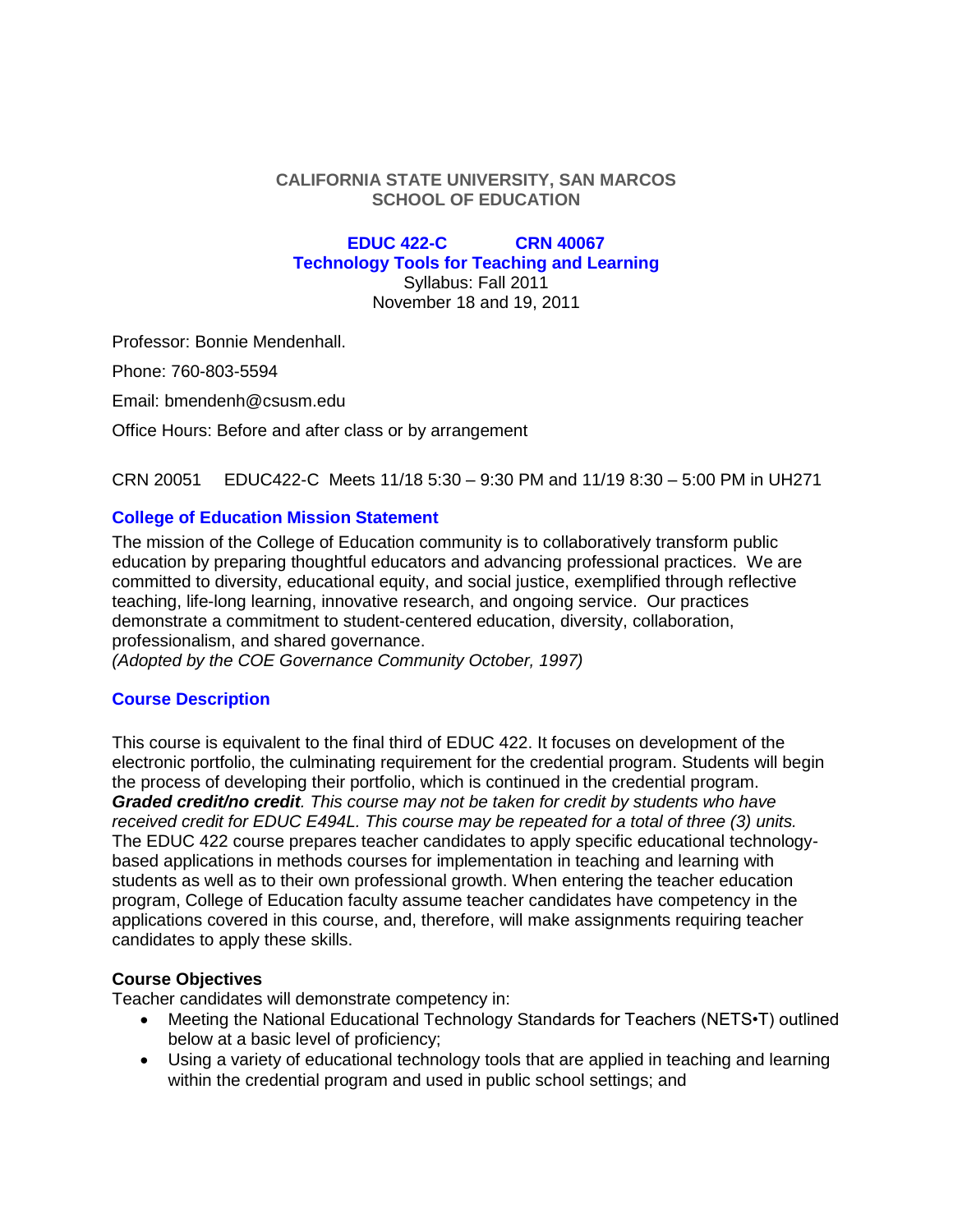• Setting up an electronic portfolio using Taskstream and demonstrating proficiencies in all five areas of NETS•T.

#### **Prerequisites**

EDUC 422A and EDUC 422B OR EDUC 422.

#### $\bullet$ **Course Objectives**

Teacher candidates will demonstrate competency in:

- A. Meeting the International Standards for Technology in Education as outlined by ISTE (NETS•T);
- B. Using a set of educational technology tools that are applied in teaching and learning within the credential program and used in public school settings; and
- C. Setting up an electronic portfolio using Task Stream demonstrating proficiencies in all five areas of NETS•T.

## **Teacher Performance Expectation (TPE) Competencies**

This course is designed to help teachers seeking the Multiple and Single Subjects Credentials and develop the skills, knowledge, and attitudes necessary to assist schools and districts in implementing an effective program for all students. The successful candidate will be able to merge theory and practice in order to realize a comprehensive and extensive educational program for all students. The following TPEs are addressed in this course:

#### Primary Emphasis

Teaching Performance Expectation (TPE 14) is based on ISTE NETS for teachers 2008 (See [NETS for Teachers](http://www.iste.org/Content/NavigationMenu/NETS/ForTeachers/2008Standards/NETS_T_Standards_Final.pdf) for detailed information).

*Facilitate and Inspire Student Learning and Creativity Design and Develop Digital-Age Learning Experiences and Assessments Model Digital-Age Work and Learning Promote and Model Digital Citizenship and Responsibility Engage in Professional Growth and Leadership*

## Secondary Emphasis:

- TPE 4 Making Content Accessible
- TPE 5 Student Engagement
- TPE 6 Developmentally Appropriate Teaching Practices
- TPE 7 Teaching English Language Learners
- TPE 12 Professional, Legal and Ethical Obligations
- TPE 13 Professional Growth

## **Required Texts and Supplies**

There is NO required textbook. NOTE: It is not necessary to purchase the educational software, as much of the specific software titles are available on the Web in demo-version and/or available on campus.

A. Prior to the first day of class-ISTE Membership (online) \$39 – [http://www.iste.org](http://www.iste.org/) (print registration)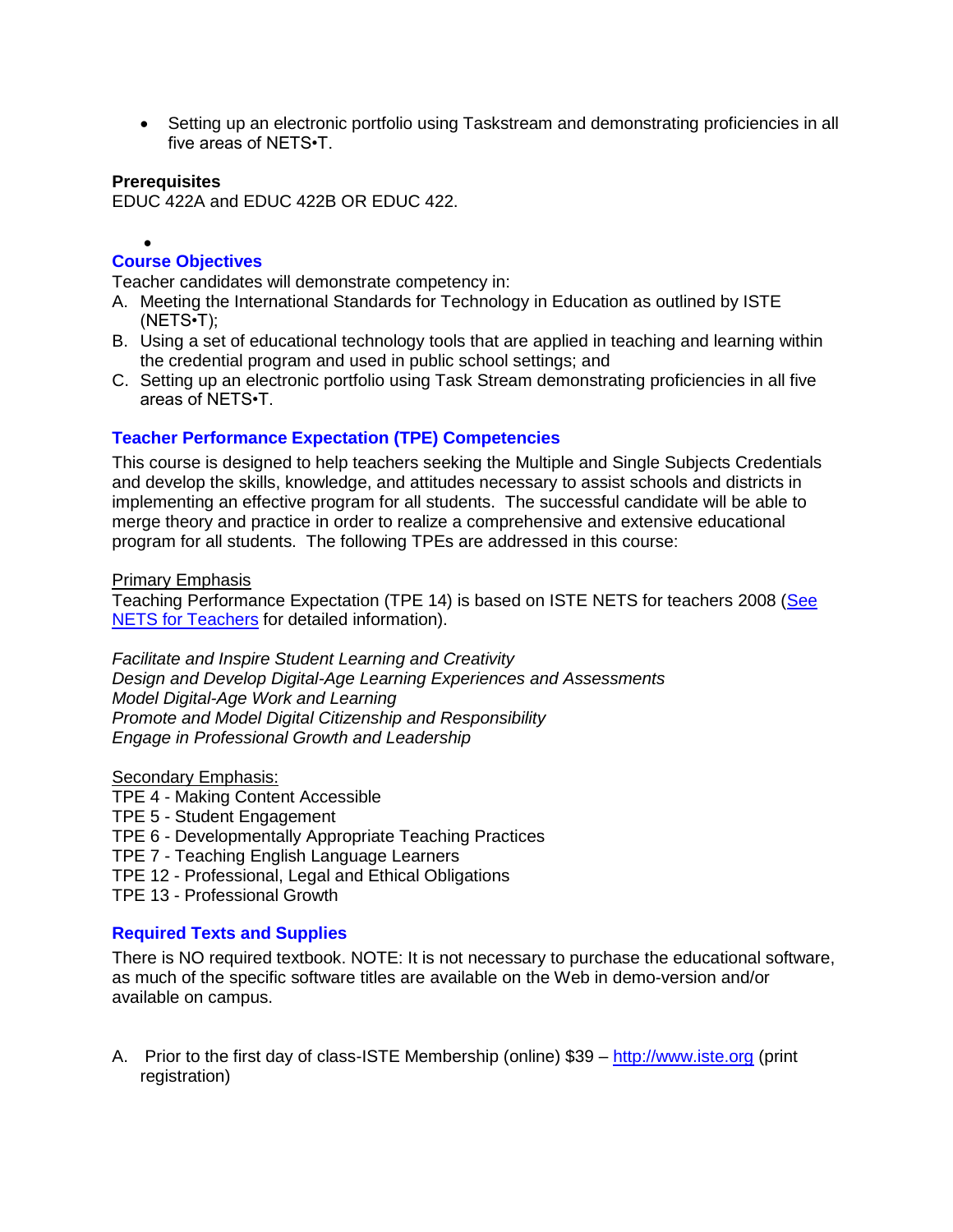- B. Prior to November 4, 2011 Membership to **Task Stream** [http://www.taskstream.com/\(](http://www.taskstream.com/)The cost is approximate, but may change \$25 one semester and up to \$65 for year) You will need a credit card for the charge. See directions at: <http://lynx.csusm.edu/coe/eportfolio/index.asp> Print confirmation for Task Stream membership from screen when you register and submit to instructor by first class.
- C. Use of Digital Video Camera for taping video project. Personal camera may be used OR checkout is available from Kellogg library on 2<sup>nd</sup> floor.
- D. One mini DV Digital Video Cassette for Digital Video Camera E. One mass storage device, e.g., USB flash drive (1 Gig or larger)
- F. Use of campus email account and for course communication (provided free)
- G. OPTIONAL: Pay for Print Card. You can get this from ACD 202 or Kellogg library.

## **Authorization to Teach English Learners**

This credential program has been specifically designed to prepare teachers for the diversity of languages often encountered in California public school classrooms. The authorization to teach English learners is met through the infusion of content and experiences within the credential program, as well as additional coursework. Students successfully completing this program receive a credential with authorization to teach English learners. *(Approved by CCTC in SB 2042 Program Standards, August 02)*

## **School of Education Attendance Policy**

Due to the dynamic and interactive nature of courses in the College of Education, all students are expected to attend all classes and participate actively. A good student is one who adheres to standards of dependability and promptness. At a minimum, students must attend more than 80% of class time, and arrive to each session on time or s/he may not receive a passing grade for the course at the discretion of the instructor. Should the student have extenuating circumstances, s/he should contact the instructor as soon as possible. (Adopted by the SOE Governance Community, December, 1997).

## **CSUSM Academic Honesty Policy**

As an educator, it is expected that each student will do his/her own work, and contribute equally to group projects and processes. Plagiarism or cheating is unacceptable under any circumstances. If you are in doubt about whether your work is paraphrased or plagiarized see the Plagiarism Prevention for Students website [http://library.csusm.edu/plagiarism/index.html.](http://library.csusm.edu/plagiarism/index.html) If there are questions about academic honesty, please consult the University catalog.

Students will be expected to adhere to standards of academic honesty and integrity, as outlined in the Student Academic Honesty Policy. All written work and oral assignments must be original work. All ideas/materials that are borrowed from other sources must have appropriate citations to the original sources. Any quoted material should give credit to the source and be punctuated with quotation marks.

If you believe there has been an infraction by someone in the class, please bring it to the instructor's attention. The instructor reserves the right to discipline any student for academic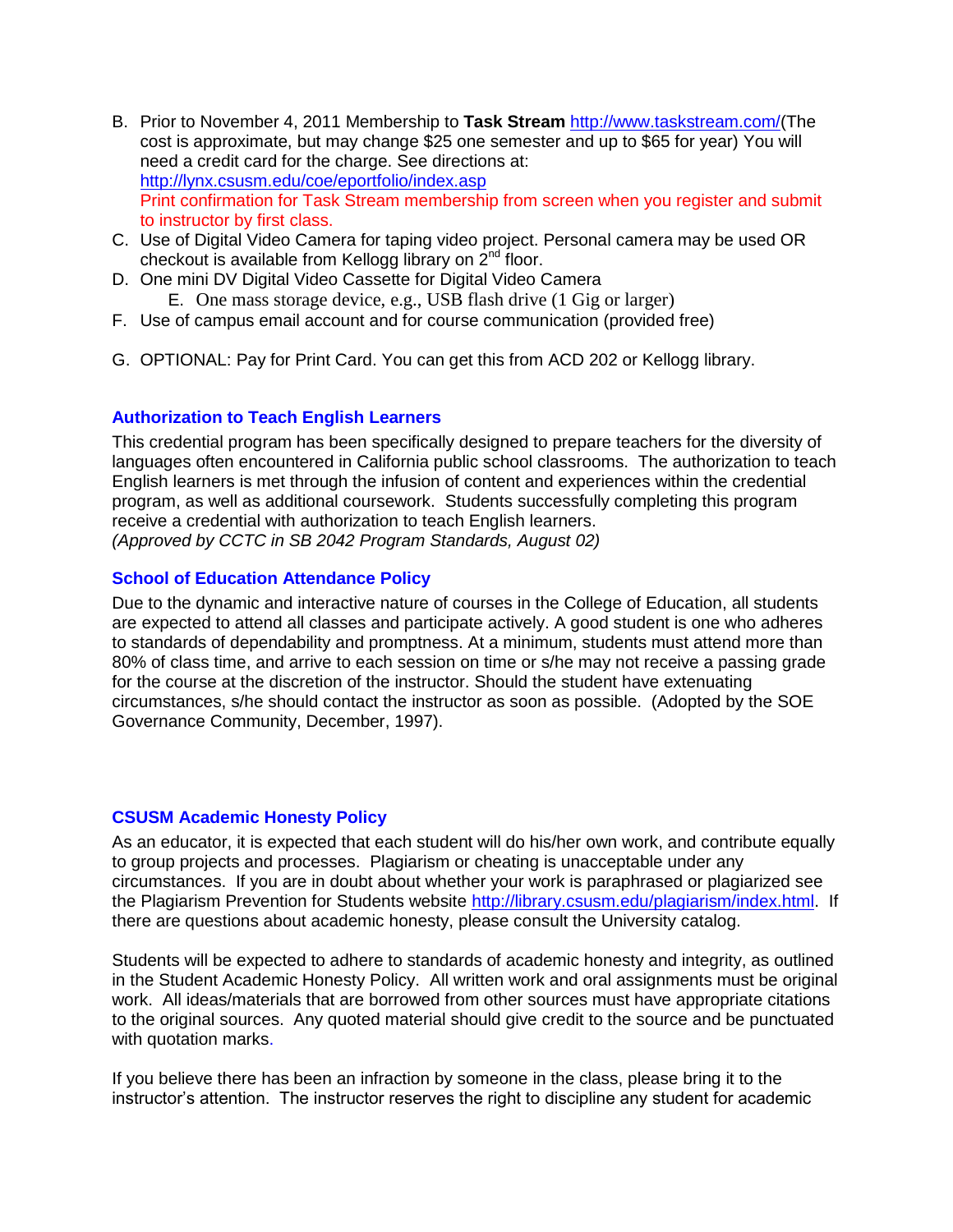dishonesty in accordance with the general rules and policies of the university. Disciplinary action may include lowering of grades and/or assignment of a failing grade for an exam, assignment, or the class as a whole."

# **Electronic Communication Protocol**

Electronic correspondence is a part of your professional interactions. If you need to contact the instructor, email is often the easiest way to do so. Be sure to set your preferred email in the profile settings of Moodle so that you receive important course announcements and communication.

It is my intention to respond to all received emails in a timely manner. Please be reminded that email and on-line discussions are a very specific form of communication, with their own nuances and etiquette. For instance, electronic messages sent in all upper case (or lower case) letters, major typos, or slang, often communicate more than the sender originally intended. With that said, please be mindful of all email and online discussion messages you send to your colleagues, to faculty members in the School of Education, or to persons within the greater educational community. All electronic messages need to be crafted with professionalism and care.

Things to consider:

- Would I say in person what this electronic message specifically says?
- How could this message be misconstrued?
- Does this message represent my highest self?
- Am I sending this electronic message to avoid a face-to-face conversation?

In addition, if there is ever a concern with an electronic message sent to you, please talk with the author in person in order to correct any confusion.

#### **Students with Disabilities Requiring Reasonable Accommodations**

Students must be approved for services by providing appropriate and recent documentation to the Office of Disable Student Services (DSS). This office is located in Craven Hall 5205, and can be contacted by phone at (760) 750-4905, or TTY (760) 750-4909. Students authorized by DSS to receive reasonable accommodations should meet with their instructor during office hours or, in order to ensure confidentiality, in a more private setting.

#### **All University Writing Requirement**

In keeping with the All-University Writing Requirement, this course includes a writing component of at least 2,500 words (approximately 10 pages). This is administered in a variety of ways including formal writing requiring use of APA, informal, and electronic online discussions. Therefore, all writing will be looked at for content, grammar, spelling and format. If needed, it is suggested that you make an appointment with the writing center to seek help with writing skills before submitting your written assignments and especially before submitting your narrative to Task Stream. http://www.csusm.edu/writing\_center/

## **Professional and Administrative Requirements**

Teacher education is a professional preparation program. It is expected that students will come to class prepared to discuss the readings, submit required assignments, and participate in class activities. Students are expected to adhere to academic honesty and integrity, standards of dependability, confidentiality, and writing achievement. Because it is important for teachers to be able to effectively communicate their ideas to students, parents, colleagues, and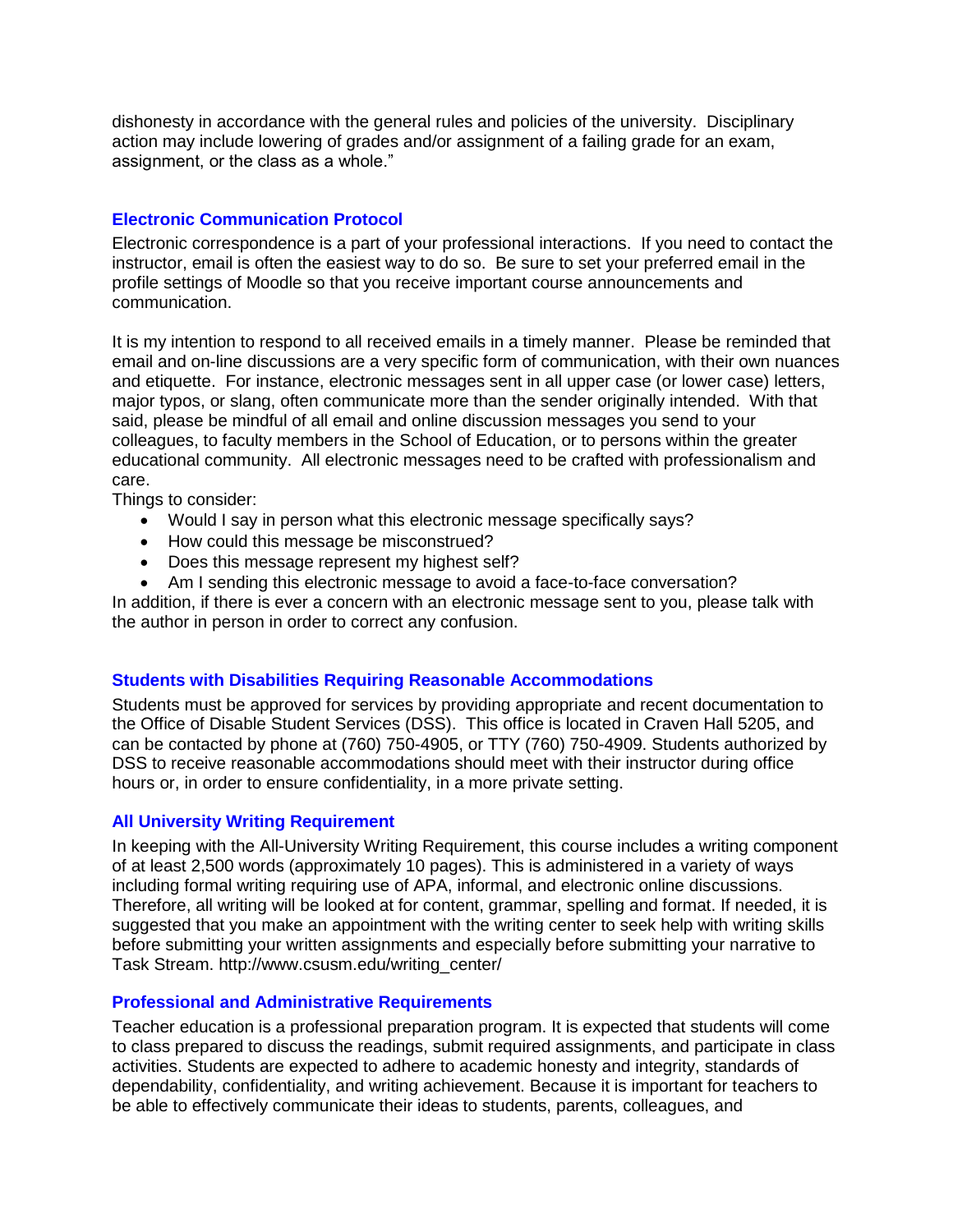administrators, writing that is original, clear and error-free is a priority for the School of Education.

Professional demeanor is expected of all students enrolled in EDUC422. This may be evidenced by:

- On time arrival to all class sessions, both face-to-face and online. Please email the instructor when you are unable to attend class or when you will be late. It is the policy of the CSUSM College of Education that any student who misses 20% or more of class time, class sessions, or online discussion time may not receive a passing grade for a course. (For summer session this means two or more classes missed. No exceptions are allowed)
- Advance preparation of readings and timely submission of assignments.
- Carefully considered, culturally aware approaches to solution finding.
- Supportive assistance to classmates with technical and/or content issues.
- Respectful participation in all settings (e.g. whole group, small group, Moodle Forums and study groups) with demonstration of positive interpersonal skills with classmates and guests.
- Backing up copies of all work. You will want these copies for your records and use in professional portfolio entries. Suggested procedures include:
	- $\circ$  Make an EDUC 422 folder on your flashdrive and save all your files in this folder
	- o Save a back up of all files on your home computer or…
	- o Email files to yourself for further backup
	- $\circ$  Save important email communications for the course in a folder on your flash drive in addition to your email account
- Productive interaction with peers. Be aware that messages sent within an online context may be open to misinterpretation. When concerned, meanings should be verified to clarify sender's intent.
- Select one or two class "buddies" (e.g., study group members or Moodle forum teammates) to ensure that you receive information and handouts if you must miss a class. Arrange an online check in time with your buddy, for prompting and reminders. Note contact info here:

Buddy:

Telephone: E-mail: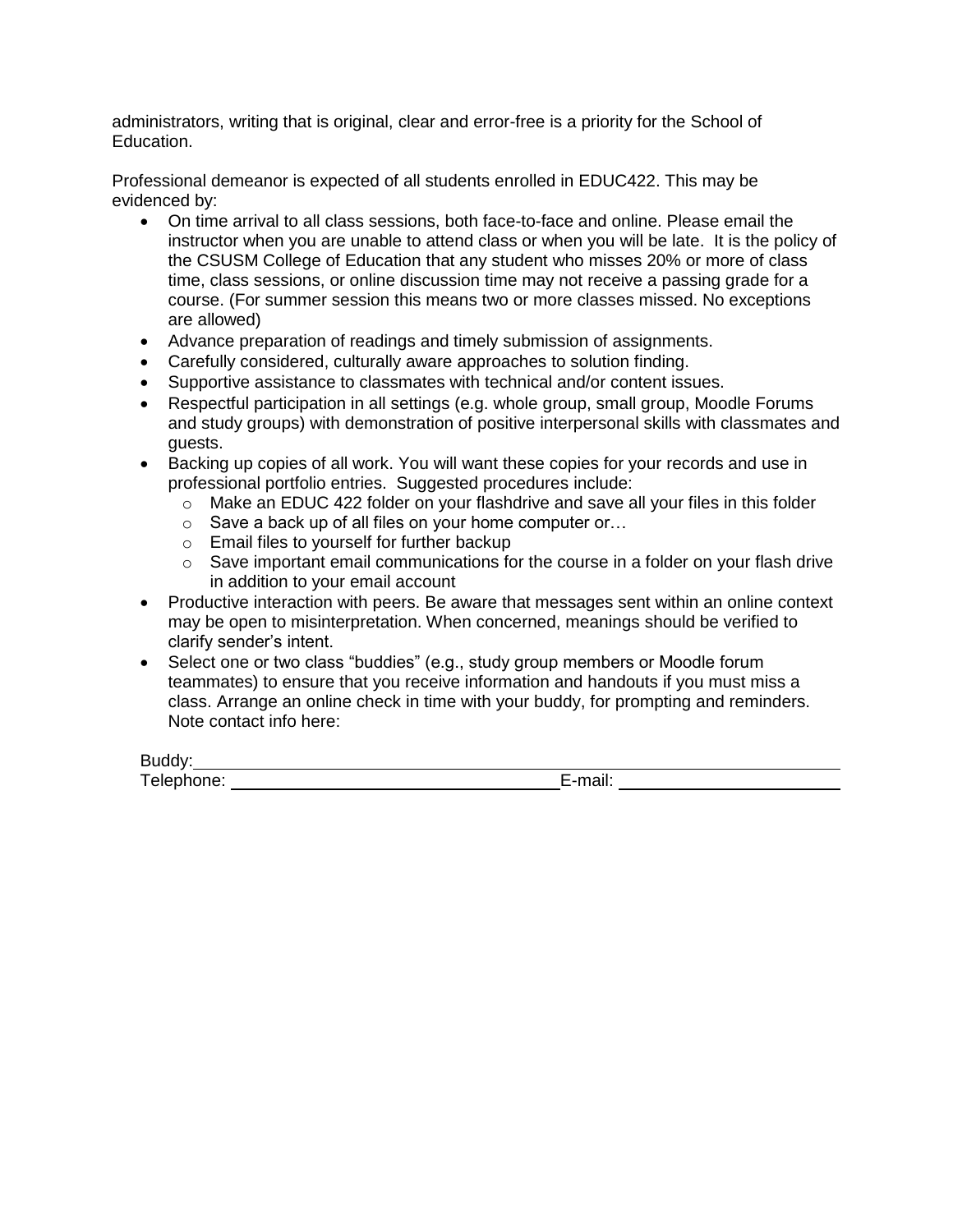#### **ASSIGNMENTS, GRADING, AND SCHEDULE**

**Assignments and Requirements** The following is a list of course assignments with a brief description of each.

|                | <b>Assignment</b>                                             | <b>Description</b>                                                                                                                                                                                                                                                                                                                  | <b>Pts</b> | Due                   |
|----------------|---------------------------------------------------------------|-------------------------------------------------------------------------------------------------------------------------------------------------------------------------------------------------------------------------------------------------------------------------------------------------------------------------------------|------------|-----------------------|
| A              | Professional                                                  | Join ISTE and access resources for teaching and                                                                                                                                                                                                                                                                                     | <b>NA</b>  | 11/4                  |
|                | Memberships                                                   | learning through effective use of technology. Enroll in<br>Taskstream.                                                                                                                                                                                                                                                              |            |                       |
| $\mathbf{1}$   | Scratch                                                       | Create a lesson using Free interactive software from MIT.                                                                                                                                                                                                                                                                           | 15         |                       |
|                | Lesson<br>Design                                              |                                                                                                                                                                                                                                                                                                                                     |            | 11/27                 |
| $\overline{2}$ | <b>iVIE Review</b>                                            | Watch 3 or more videos from the iVIE Awards site.<br>Choose two to review following the directions in the 422-<br>C Moodle on cougar courses                                                                                                                                                                                        | 10         | $\mathbf{1}$<br>11/27 |
| 3              | Video Project<br>Storyboard                                   | . Create a Storyboard outline for video production project.                                                                                                                                                                                                                                                                         | 10         | 11/19                 |
| $\overline{4}$ | Video<br>Production                                           | Produce a video for classroom use. Students will learn<br>how to use digital video cameras, edit video clips, and<br>prepare a project for sharing electronically.<br>Final editing will be completed individually in order to<br>ensure each student has learned the process.<br>Individual Reflection and submission of video URL | 25         | 12/11                 |
| 5              | Tracking<br>Sheet #3                                          | Students align their class artifacts with NETS.T.                                                                                                                                                                                                                                                                                   | 5          | 12/16                 |
| 6              | <b>NETS &amp; TPE</b><br>14<br>submission<br>on<br>Taskstream | Students organize course activities and assignments.<br>Students reflect on NETS and select course artifacts to<br>show evidence for meeting TPE 14, which is based on<br>NETS.T.                                                                                                                                                   | 25         | 12/16                 |
| $\overline{7}$ | Attendance,<br>disposition &<br>participation                 | Students are expected to have a positive disposition<br>toward teaching and learning. They should help each<br>other and create a positive classroom environment for<br>everyone. This means having                                                                                                                                 | 10         |                       |
|                |                                                               | <b>Total</b>                                                                                                                                                                                                                                                                                                                        | 100        |                       |

Detailed information is provided on the class Moodle site. *Please note that modifications to this assignment outline may occur at the discretion of the instructor*. In addition to the assignments described above performance assessment will be on student's cooperation and flexibility in response to unforeseen challenges and student's ability to perform tasks using a variety of technology tools.

All assignments, requirements, due dates and scoring rubrics will be available through the class Moodle and/or blog. You are responsible to track your grades and progress in the course. In order to successfully complete this course, all assignments must be completed at an acceptable level noted on assignment directions and rubrics. All assignments are due by 11:55 PM on the due date. Late assignments may be penalized by a deduction in points. After one week, late assignments may receive no credit. If extraordinary circumstances occur, please contact the instructor.